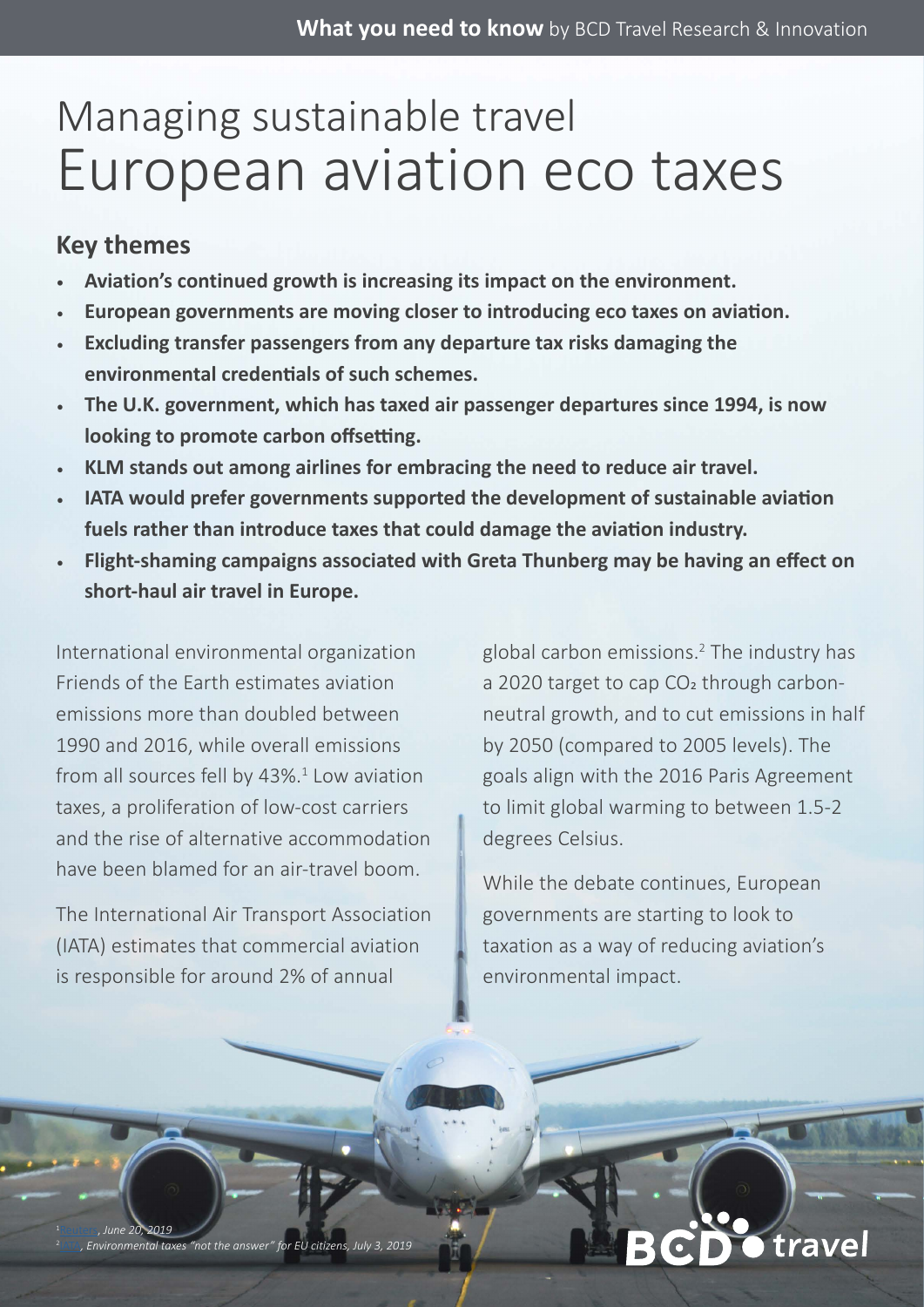### European aviation eco taxes



### France plans "eco tax"

France's Transport Ministry has unveiled plans for a new "eco tax" on all flight departures in response to ecological concerns expressed by French citizens.3 The new tax is expected to raise around €180 million annually following its



introduction in 2020.<sup>4</sup> Revenue from the tax will be invested in less-polluting transport, such as rail, which France already subsidizes.

The tax will only apply to passengers on departing flights. Transfer passengers are unlikely to be affected, so the environmental impact of those starting and ending their journeys outside France will not be taxed. Taxes will vary by ticket type:

- €1.50 on economy class tickets for flights within France or the EU.
- €18 on business class tickets for flights outside the EU (the United Kingdom's post-Brexit classification is yet to be determined).

The French proposals are similar to the Air Passenger Duty (APD) already charged in the U.K.

### Germany may follow France

In Germany, airlines already pay an air travel tax, which generates annual revenue of  $E1.2$  billion for the government.<sup>5</sup> In a recent position paper, Germany's ruling Christian Democrat (CDU) party stated its desire to make passengers more aware of the environmental impact of air travel. It will now investigate ways taxation can be used to reduce aviation's  $CO<sub>2</sub>$  emissions, including scrapping the tax-free status of kerosene. It will also look at introducing an aviation tax and tax-based incentives that "reward sustainable and environmentally minded behavior."

The existing tax break on kerosene for domestic flights in Germany is estimated to be worth €570 million. But taxing kerosene in one country could simply shift travel to other countries or regions without taxes, with little effect on total emissions.

German aviation association BDL believes more needs to be done to support the development of cleaner or renewable fuel at competitive prices. Taxation may not necessarily help the climate and could disadvantage local airlines.

3 [Business Travel News](https://www.businesstravelnews.com/Transportation/Air/France-Plans-Airline-Eco-Tax?utm_source=newsletter&utm_medium=email&utm_campaign=eltrdaily&oly_enc_id=3781J0247756F3H)*, July 13, 2019* 4 [Breaking Travel News](https://www.breakingtravelnews.com/news/article/france-unveils-plans-for-new-180m-aviation-tax/?utm_source=newsletter&utm_medium=email&utm_campaign=newsletter)*, July 10, 2019* 5 Cirium, *June 6, 2019*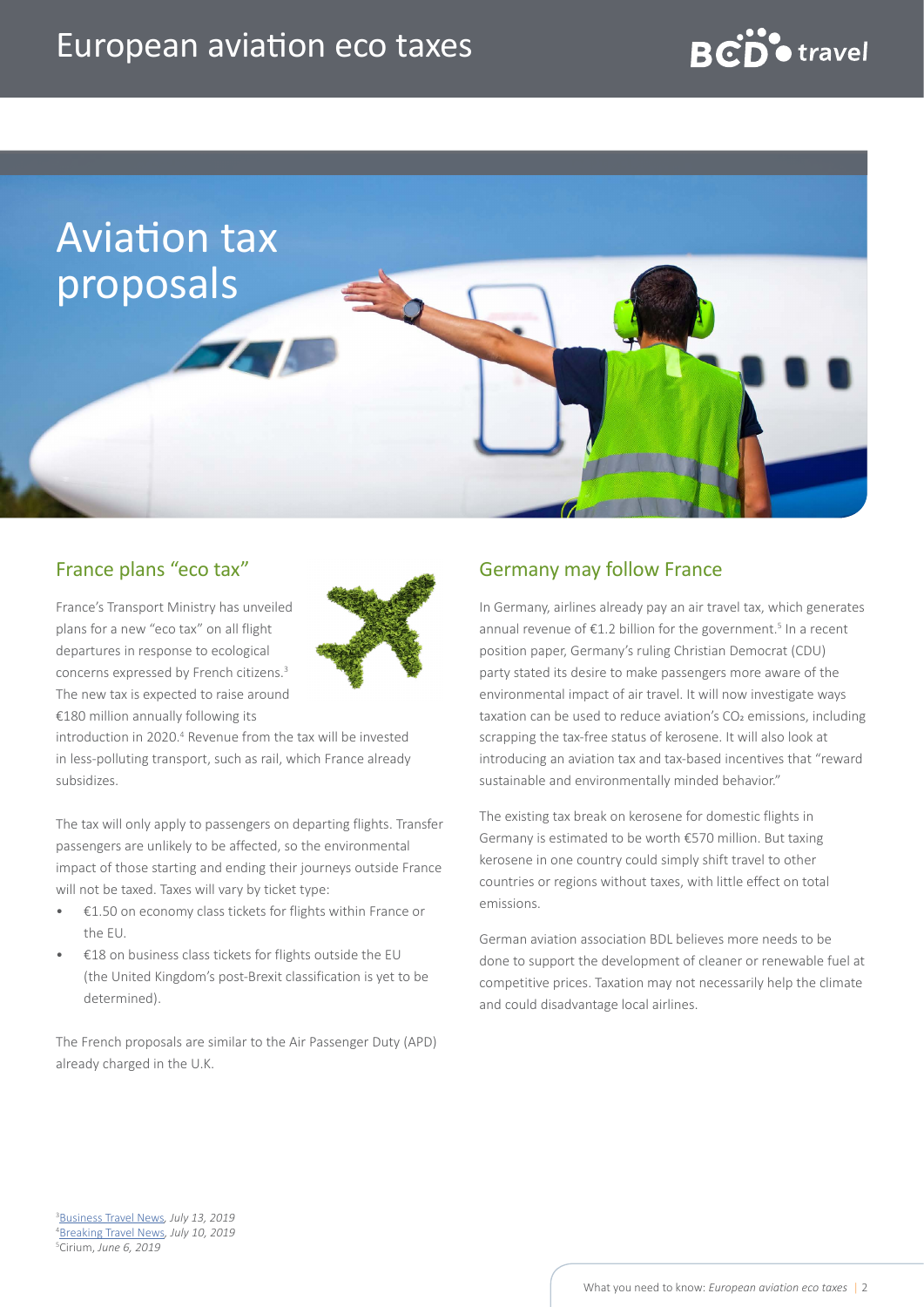



### Netherlands planning aviation tax

The Netherlands intends to introduce a new national air tax within two years, if a Europe-wide levy fails to materialize. The Dutch government has proposed the introduction of a €7.50 charge per departing passenger from the start of 2021.

Air travel is not subject to value added tax (VAT). The new tax would generate €200 million in government revenue. The government feels it is missing out on revenue, and it wants to close the gap between plane and train tickets. Given the extensive global network served from Amsterdam Schiphol, the potential to shift passengers onto rail is likely to be limited.

Ryanair has criticized the plan, arguing that it would "reward environmentally damaging, connecting flights," which would be exempt from the scheme, while including its own flights from Eindhoven, Amsterdam and Maastricht.6

The Netherlands previously introduced an environmental aviation tax in 2008 but scrapped it a year later (during the global financial crisis).

### U.K. examines carbon offsetting

The U.K. already has a mechanism in place to manage the environmental impact of air travel: Air Passenger Duty (APD). At the time of its introduction in November 1994, offsetting the environmental impact of air travel was one of the scheme's stated benefits. However, APD is charged per departing passenger and takes no account of the fuel efficiency of the aircraft on which they fly. It has been argued that APD should be charged per aircraft, to provide better incentives for both passengers and airlines to cut carbon emissions.7 In 2011, the Government dismissed such an approach "given concerns over the legality and feasibility."

APD is estimated to raise £3.7 billion in taxation in 2018/19.8

The U.K. government is now examining whether travel companies, including airlines, rail services, bus and coach companies and ferry operators, must offer passengers more opportunity to carbon-offset their tickets.<sup>9</sup> Transport accounted for one-third of U.K. CO<sub>2</sub> emissions in 2018.

It believes an offsetting scheme could help inform travelers about how much carbon their journey produces and give them the chance to fund schemes, like tree planting, to compensate for those emissions.

Some airlines operating in the U.K., such as Virgin Atlantic and Ryanair,

already offer offsetting schemes, but passenger adoption has been low.

6 [Ryanair](https://corporate.ryanair.com/news/europes-greenest-airline-condemns-proposed-dutch-aviation-tax-which-rewards-polluters-and-penalises-green-flying/)*, May 15, 2019*

7 [House of Commons Library](https://researchbriefings.parliament.uk/ResearchBriefing/Summary/SN00413#fullreport)*, Air passenger duty; introduction, February 14, 2019* 8 [Office for Budget Responsibility](https://cdn.obr.uk/EFO_October-2018.pdf#page=113)*, Economic and Fiscal Outlook, Cm9713, October 2018* 9 FlightGlobal*, July 22, 2019*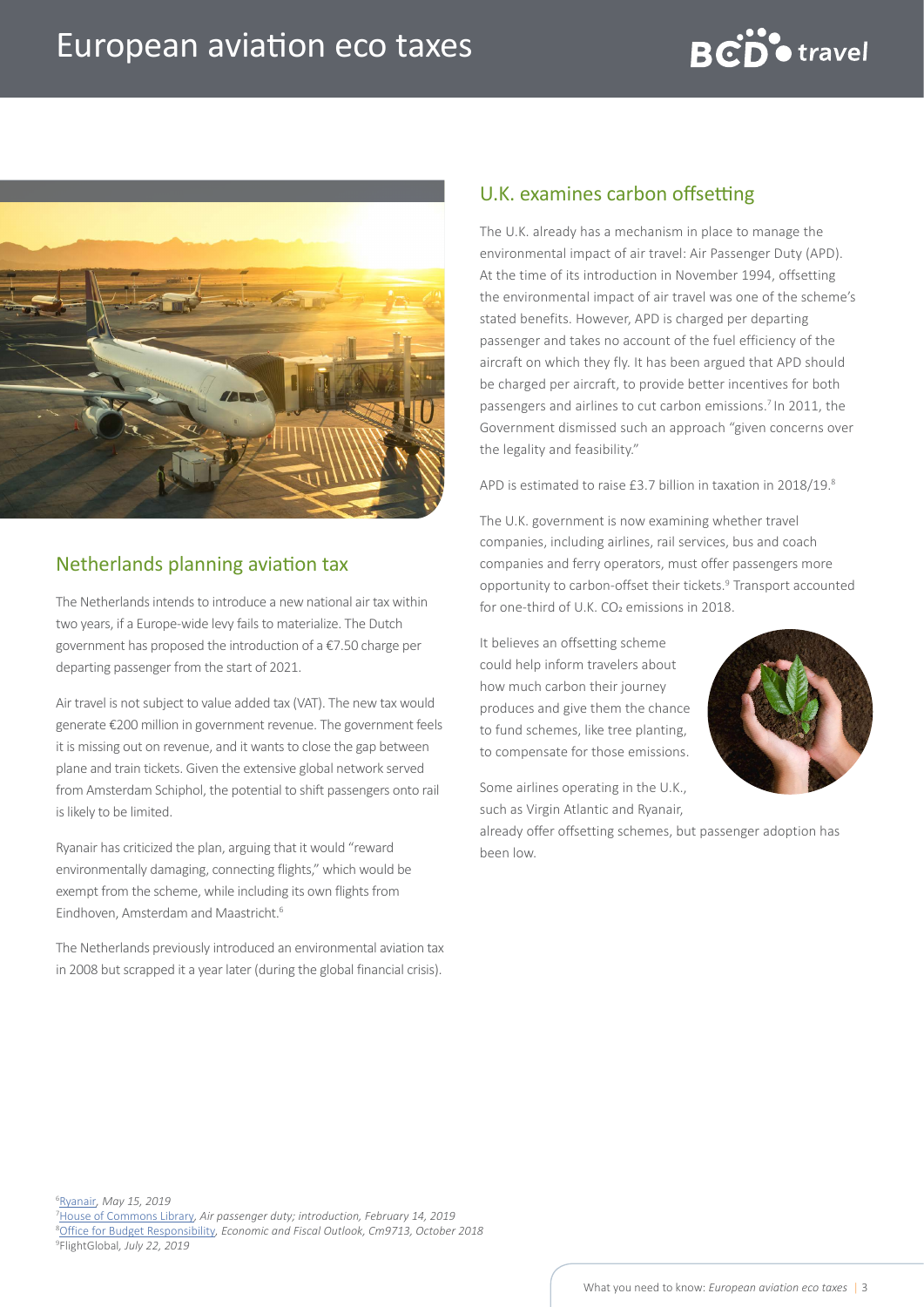### European aviation eco taxes





The International Civil Aviation Organization (ICAO) predicts a 3-4% annual increase in CO<sub>2</sub> emissions from aviation. While improved fuel efficiency will mitigate the environmental impact in the medium term, ICAO concedes such improvements will only "partially offset" the growth of CO<sub>2</sub> aviation emissions.

Most airlines have adopted a defensive response to their environmental impact, citing their investment in more fuel-efficient aircraft and their work towards industrywide initiatives, such as ICAO's Carbon Offsetting and Reduction Scheme for International Aviation (CORSIA) scheme. For example, when talking about its new Airbus A350 aircraft, Scandinavian airline SAS notes the type emits 30% less CO<sub>2</sub> compared to the previous generation of aircraft.<sup>10</sup>

The increased emissions from continued air travel growth would more than offset any efficiency gains from innovation.

#### Air France disapproves

Air France strongly disapproves of France's proposed eco tax, claiming it would increase costs by around €60 million per year. It believes the new tax would penalize its competitiveness, making it harder to invest in more rapidly reducing its own environmental impact. Air France already blames subsidized competition from high-speed rail services for the poor performance of its domestic business.

Low-cost carriers operating in the French market are likely to be hit harder by the new eco tax, as it would represent a larger percentage of their average ticket price.

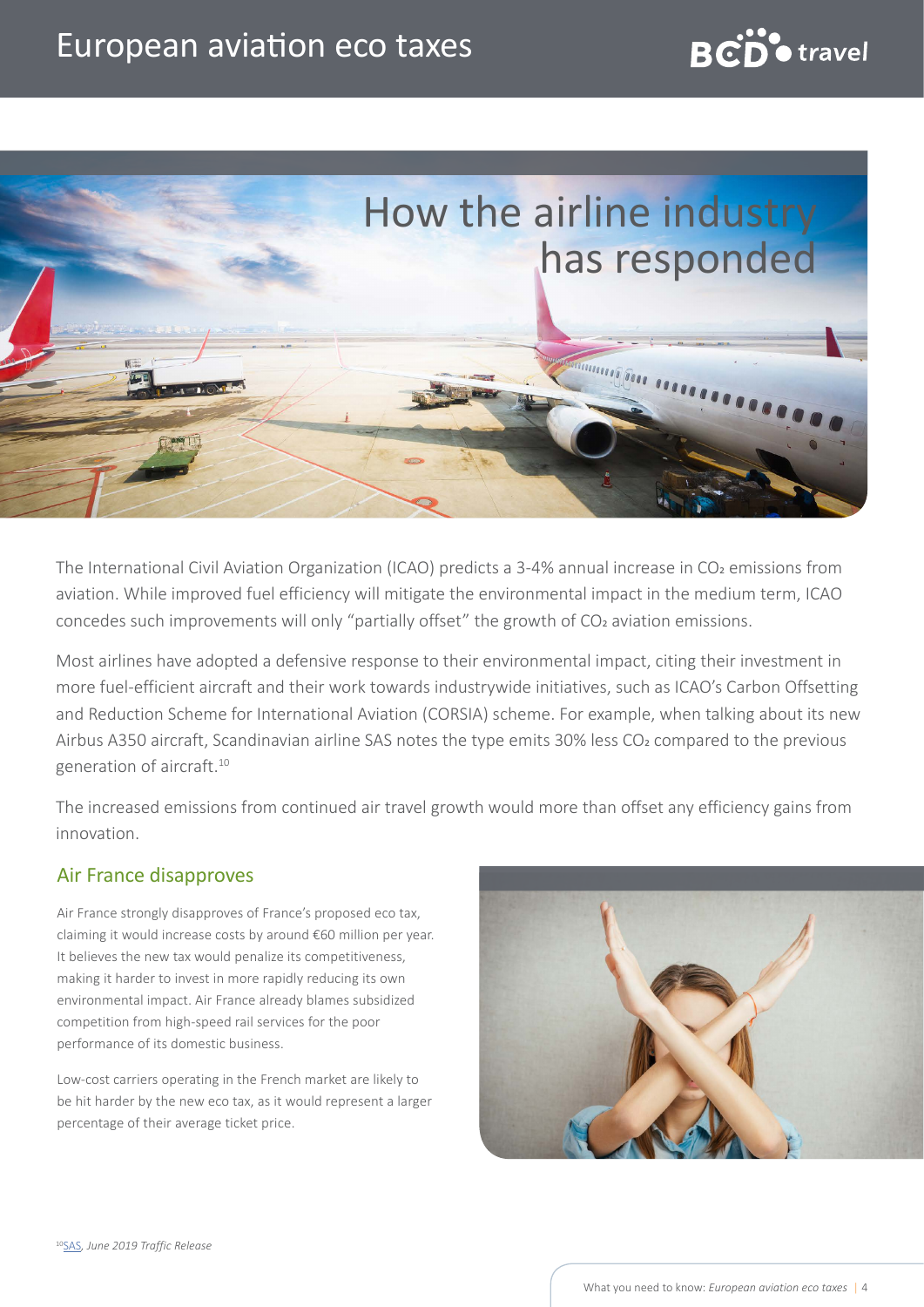

### KLM promotes less travel

KLM has taken a public approach to climate change. CEO Pieter Elbers has called on other airlines to work together to ensure aviation develops sustainably. Responding to calls from IATA for airlines to tell their story more effectively, KLM launched the *Fly Responsibly* campaign, which suggests passengers might consider lower-emission alternatives to taking short-haul flights.

The campaign video encourages passengers to consider:

- Packing light
- Switching to rail or other types of transport for short distances within Europe
- Using video conferencing as an alternative to face-to-face meetings

During the first half of 2019, the number of passengers KLM carried on its short- and medium-haul flights increased by 3.4% year-over-year (YoY). Its load factor nudged up 0.4 points to 86.5%.

In June, KLM's passengers increased by 6.3% YoY, while its load factor improved by 1.5-points to 90.2% (Figure 1). As its flights are effectively full, KLM can afford for some passengers to switch to other modes of transport.

### Environmental impact as a competitive weapon

Airlines are focusing on environmental impact as a way of securing competitive advantage. Ryanair claims to deliver the lowest CO2 per passenger-kilometer in the EU airline industry. Fellow low-cost



carrier Wizz Air describes itself as the greenest airline in Europe, claiming the lowest emissions.

While it's easy to dismiss the rivalry between the two airlines. the fact that they are now using environmental impact as a competitive tool at least means they now acknowledge its growing importance in the choices consumers make.



Source: Air France KLM Investor Relations

#### IATA

IATA has described France's plans for a departure tax as misguided, noting that since 1990, airlines have reduced carbon emissions per passenger by 50%, and from 2020 they will be paying to offset all the growth in emissions.<sup>11</sup> IATA claims 81% of French people do not trust the government to spend environmental taxes on environmental action. The higher cost for air travel may also jeopardize aviation's investment in cleaner fuels and technology.

IATA's own research suggests that environmental taxes would prove highly unpopular across Europe.12 Just 22% of the people it surveyed would support such measures. IATA's conclusion is that "people want to travel, and they value the freedom to fly." Instead of introducing an EU-wide tax on air tickets, governments should support the development of sustainable aviation fuels (SAFs) and new technology.